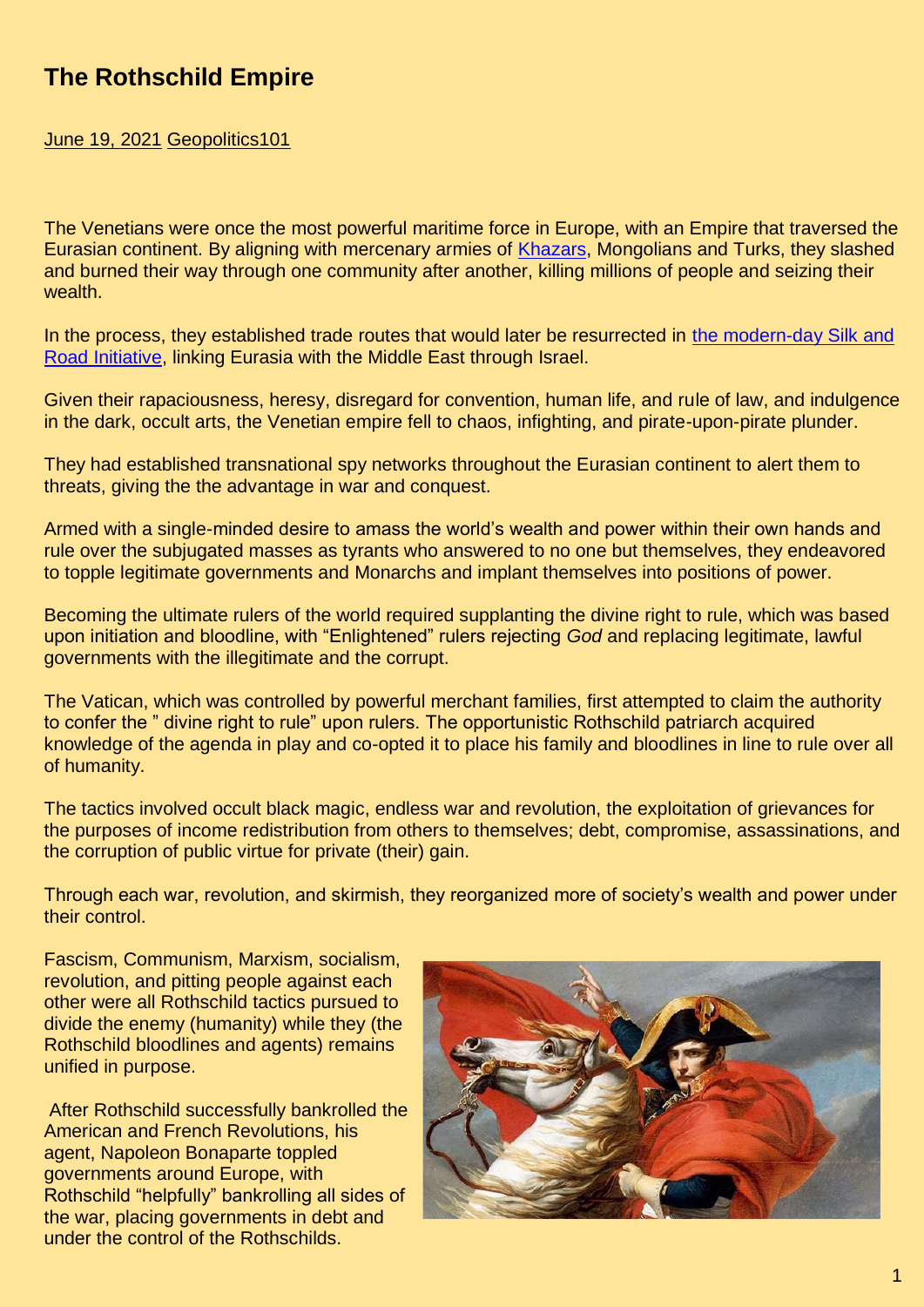## **Napoleon Dynamite Blows Up Europe**

**Mayer Amschel Rothschild** (1744-1812) founded [the House of Rothschild](https://www.bibliotecapleyades.net/esp_sociopol_rothschild.htm) in Frankfurt am Main, an imperial city within the Holy Roman Empire.

Quickly he joined the Oppenheimer Bank, which provided him access to princes within the Holy Roman Empire, the British Monarchy, and the East India Company.

Through these connections, the covetous Rothschild wannabe became banker to elites and aristocrats with a view to separating them from their wealth and becoming the wealthiest man in Europe.

By financing the American Revolution and revolutions throughout Latin America and elsewhere, the Rothschilds separated colonies from their Monarchies, weakening both in the process while placing their respective governments in Rothschild debt.

Once in debt, the Rothschilds attempted to control the money supply in those countries through a central bank while promoting a rational

Enlightened government in the form of a republic, based upon the Platonic model in which the elite held all the wealth and power and the people were stripped of their wealth and denied a say in their own governments.

Bankrolling the French Revolution, which drew upon the principles of the rational Enlightenment, helped the Rothschilds eliminate rival aristocrats and steal their wealth, with the treasures of aristocrats finding their way into Rothschild mansions.

Each successive war and revolution, which were based upon manufactured grievances, enabled the Rothschilds to reorganize society under Rothschild control and claim more of the wealth that belonged to others for themselves.

Understanding that the Vatican carried "moral authority" from *God* from which it attempted to confer upon rulers the "divine right to rule," the Rothschilds took aim at [the Vatican](https://www.bibliotecapleyades.net/esp_vatican.htm) – and the British [Monarchy](https://www.bibliotecapleyades.net/esp_sociopol_blacknobil.htm#The_House_of_Windsor) – which legitimately held the divine right, independent of the Pope, and which had chartered the East India Company.

While the EIC had been launched as a simple trading company to help the Merchants of London acquire more markets in the North American colonies and elsewhere in the world, the Venetians infiltrated EIC ranks and transformed this benevolent company into an imperialistic force for conquest for the British Empire over which the Venetians sought to rule.

Having successfully waged the American Revolution, which separated the Monarch from its colonies, the Rothschilds set their sights on financial control of the Vatican and the British royal family.

They also betrayed the princes of the *Holy Roman Empire* who had given the Rothschilds the leverage and connections to forge their predatory banking careers.

Through the Frankfurt post office, which had been erected by Venetians for the purposes of intelligence gathering, Rothschild was able to intercept correspondence among leaders and rivals to help him win wars and fell his opponents.

The Rothschilds would later build upon existing Venetian spy networks to manipulate troop movements through the Eurasian continent and elsewhere to achieve the result they sought.

The dynasty built upon these networks to create modern day intelligence agencies that served Rothschild financial interests over national interests, including,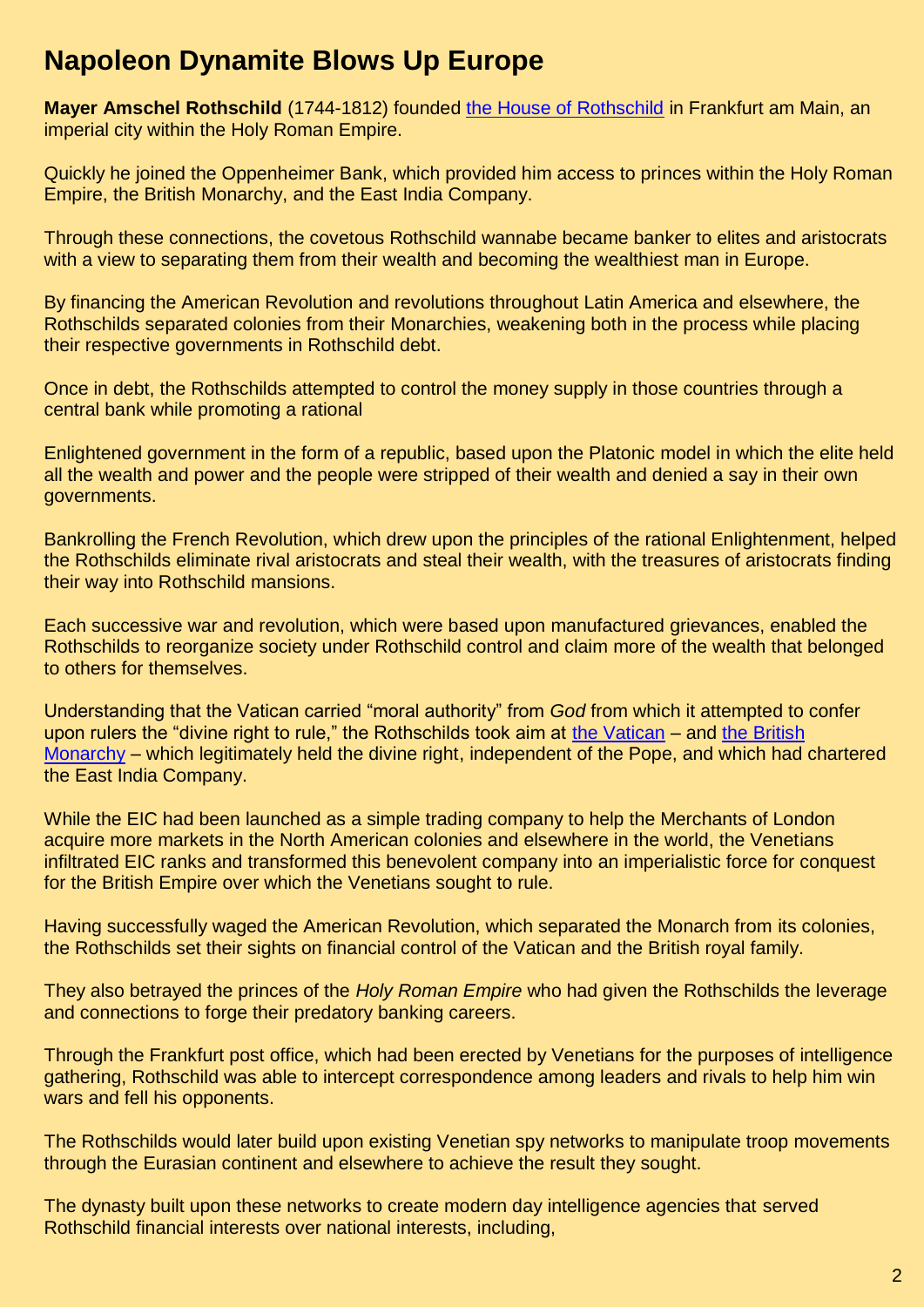the Office of Strategic Services (OSS), the CIA, Mossad, MI-5/6, Cheka, among others…

During the Napoleonic Wars, Venice was used as a bargaining chip for the Rothschilds who had dislodged aristocrats and Monarchs through revolutions and coups and implanted puppet governments in their place.

This time, Austria swapped Lombardy for Venice and then implanted its own people into power within the Venetian government, with the Rothschilds controlling Austria through finance.

Concluding that the Venetian rulers were privileged, but uneducated and undisciplined opportunists who owed their position to nepotism, inheritance, and plunder, the Austrians would not allow the Venetians to claim responsible positions within the new government, no doubt spurring more grievances among them which Rothschild could exploit later.

In this way, the Rothschild dislodged some of the remaining Venetian royal families from the lagoon.

With the Rothschilds bankrolling all sides of the Napoleonic Wars, French Emperor **Napoleon Bonaparte** dismantled the Austrian Empire and established obedient puppet rulers.

Lombardy was one of the largest commercial centers in Europe.

The *Lombard Kingdom* was ruled by German Lombards who controlled most of Italy since their invasion of Byzantine Italy in 568. The Lombards had once ruled all of Italy, with the exception of the Vatican and Venice – and now the Rothschilds were on the track to rule them all.

Having stolen the wealth and treasures of fallen aristocrats and placed targeted nations into debt through war, revolutions, and infrastructure projects, the Rothschilds purchased aristocratic titles for themselves so that they could have the rank of nobles whose status they desperately coveted.

During the Battle of Waterloo, which ended Napoleon's campaign through Europe, the Rothschilds crashed the British stock market, enabling them to buy breeding rights into the British Royal family.

Much to her dismay, Queen **Victoria** went on to produced illegitimate Rothschild bastard heirs, through rape, who proceeded to destroy Great Britain and marry themselves into Royal families throughout Europe.

The Rothschilds were, by then, well on their way to becoming aristocrats, but in name, purchased title, and with stolen wealth.

They affected the airs of the nobles while remaining entirely degenerate, vulgar, uncouth, and unworthy.

Instead of serving as noble stewards of society, they were predatory snakes who thought only of themselves.

In 1817, Austria became the first country to grant the dynasty a coat of arms.

This honor was conferred upon Solomon Rothschild as a reward for financing Kaiser Ferdinand's Nordham rail links, Austria's first steam railway, and other government projects.

The design submitted by the Rothschilds separated [the crest into four quadrants,](https://www.bibliotecapleyades.net/esp_sociopol_rothschild.htm#Red%20Shield) including:

- an eagle (representing Imperial and Royal Austrians)
- a leopard (representing English Royalty)
- a lion (representing their Hessian conquest)
- a hand clutching five arrows (a symbol of the unity among the five Rothschild brothers who could seek to divide Europe among themselves)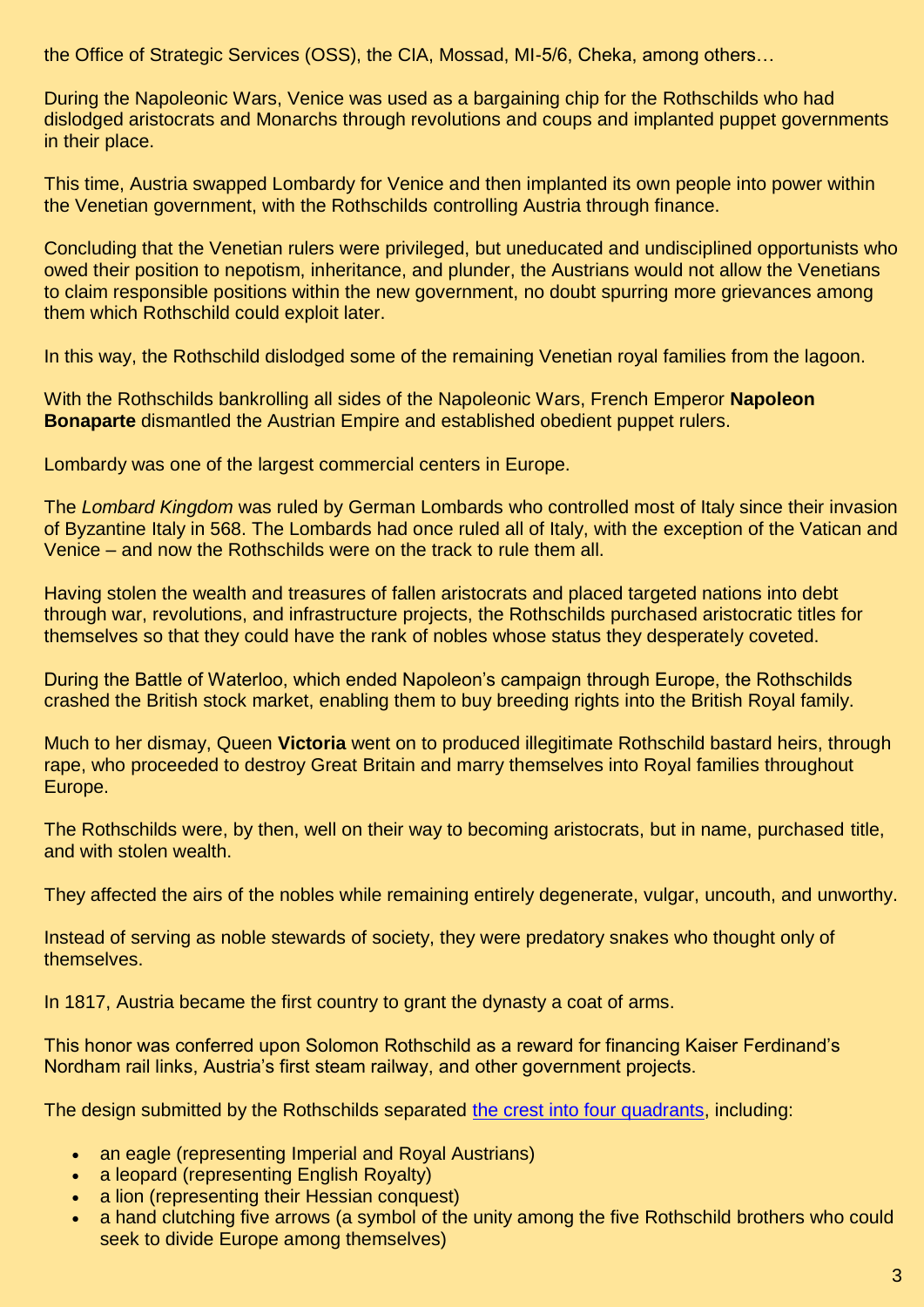The following year, the English granted a coat of arms to Nathan Rothschild and his heirs.

Four years later, the Rothschilds were granted the title of "Baron" through Austrian Imperial Decree.



London-educated Karl Marx provided the intellectual foundation for Rothschild-driven revolutions and power grabs

The French (Venetian) rational Enlightenment spread throughout Europe, promoting feminism, social justice, and Marxist culture critiques designed to weaken the family and foment revolution to weaken societies for ultimate conquest under Rothschild tyranny.

Salons, an Italian invention of the 16<sup>th</sup> century, emerged to promote revolutionary principles that would later devour Europe completely.

Wherever there was a Rothschild, the salons would increase in notoriety and popularity. Heralded as intellectual social gatherings for the elite, they promoted the principles of the rational *Enlightenment*,

often drawing in well meaning people inspired by the lofty principles and ideals espousing fairness, equality, and representative governments, buzz words used to appeal to the higher aspirations of people but which cloaked sinister Rothschild power grabs.

With generous financing from Rothschild and his allies, revolutions that were inspired by the rational Enlightenment continued to spread throughout Europe in 1848.

While professing to be democratic and liberal in nature, these movements were directed at removing old monarchical structures, which supported legitimate Christian rulers, and creating independent nation states controlled by the Rothschilds.

Over 50 countries were affected, with tens of thousands of people losing their lives.

Disgusted with the vile Rothschilds, Queen Victoria secretly maintained the true Royal bloodline through a secret marriage – a legitimate heir the Rothschilds attempted, but failed, to assassinate.

Russian Tsar **Alexander II** was made godparent to the future Queen Victoria, who was baptized Alexandrina Victoria.

Alexander shared Queen Victoria's efforts to preserve the *Christian Monarchy* through a "Third Rome" to spur a revival of Christianity.

The Antichrist was a long Venetian goal of displacing the spiritual power of Jesus over Europe with the temporal power of a tyrant who drew his/her power from the occult.

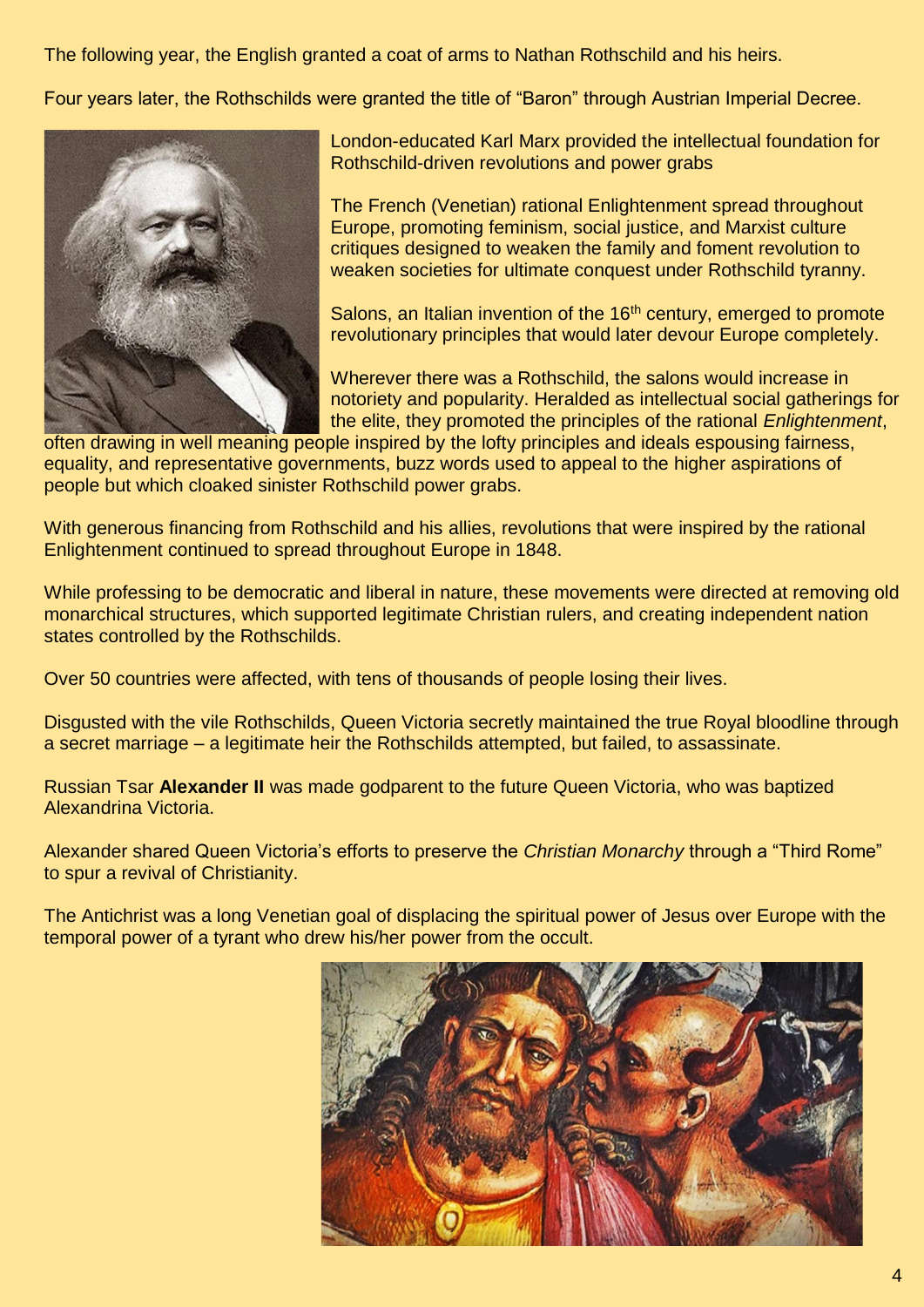## **Stirrings of the Antichrist**

Among the Russian novelists to espouse the Third Rome doctrine was **[Vladimir Solovyov](https://en.wikipedia.org/wiki/Vladimir_Solovyov_(philosopher))**.

An active member of the Society for the Promotion of Culture Among the Jews of Russia, Solovyov built bridges between Judaism and Christianity, reflecting that the natural state of affairs between Jews and Christians was one of harmony and friendship, one the Rothschilds sought to replace with enmity and distrust.

In his apocalyptic *Tale of the Anti-Christ,* which was subtitled *'A Fable of the Deceiver',* Solovyov warned of an evil force that sought to conquer Christian Russia.

He characterized the force as,

"Pan-Mongolism – the unification of all the races of Eastern Asia with the aim of conducting a decisive war against foreign intruders, that is, against Europeans."

The Mongolians were the mercenaries of the Venetians who drew upon power from their occult, including Satanic rituals. for the purposes of casting "a new Mongolian yoke" over Europe.

Solovyov wrote about the signs of the Satanic deceiver in *The Open Path to World Peace and Welfare.*

[The Antichrist,](https://www.bibliotecapleyades.net/biblianazar/antichrist.htm) he said, would be a seemingly well intentioned person who promised freedom but delivered slavery; preached universal rights but imposed tyranny; promoted world government to vanquish war for peace; and preached scarcity over abundance.

The devils, he observed, were radicals, reformers, and revolutionaries who promised enlightenment, peace, and prosperity while delivering destruction, poverty, and eternal darkness.

The Antichrist, he said, would deliver a "manifesto" ,

"compelled governments to join the United States of Europe under the supreme authority of the Roman Emperor."

Since the fall of the Roman Empire, the Venetians had sought to resurrect the Roman Empire under their control.

As aspiring world tyrants, the Rothschilds attempted to fulfill the agenda.

After the World Wars had laid waste to Europe, killing tens of millions of people with generous financing provided by the Rothschilds and their allies in Wall Street and governments, the dynasty promoted the European Coal and Steel Community, which became the basis for the European Union as a next step towards the restoration of Rome.

The Rothschilds were the shadow power [behind such groups as,](https://www.bibliotecapleyades.net/esp_sociopol_brotherhoodsecretsocieties.htm)

- the [Round Table](https://www.bibliotecapleyades.net/esp_sociopol_roundtable.htm)
- the [Pilgrims Society](https://www.bibliotecapleyades.net/esp_sociopol_pilgrims.htm)
- the [Committee of 300](https://www.bibliotecapleyades.net/esp_sociopol_committee300.htm)
- the [Club of Rome,](https://www.bibliotecapleyades.net/esp_sociopol_clubrome.htm)

…which recruited heads of state and government, UN administrators, politicians, and government officials, diplomats, scientists, economists, and business leaders who could help them implement their agenda.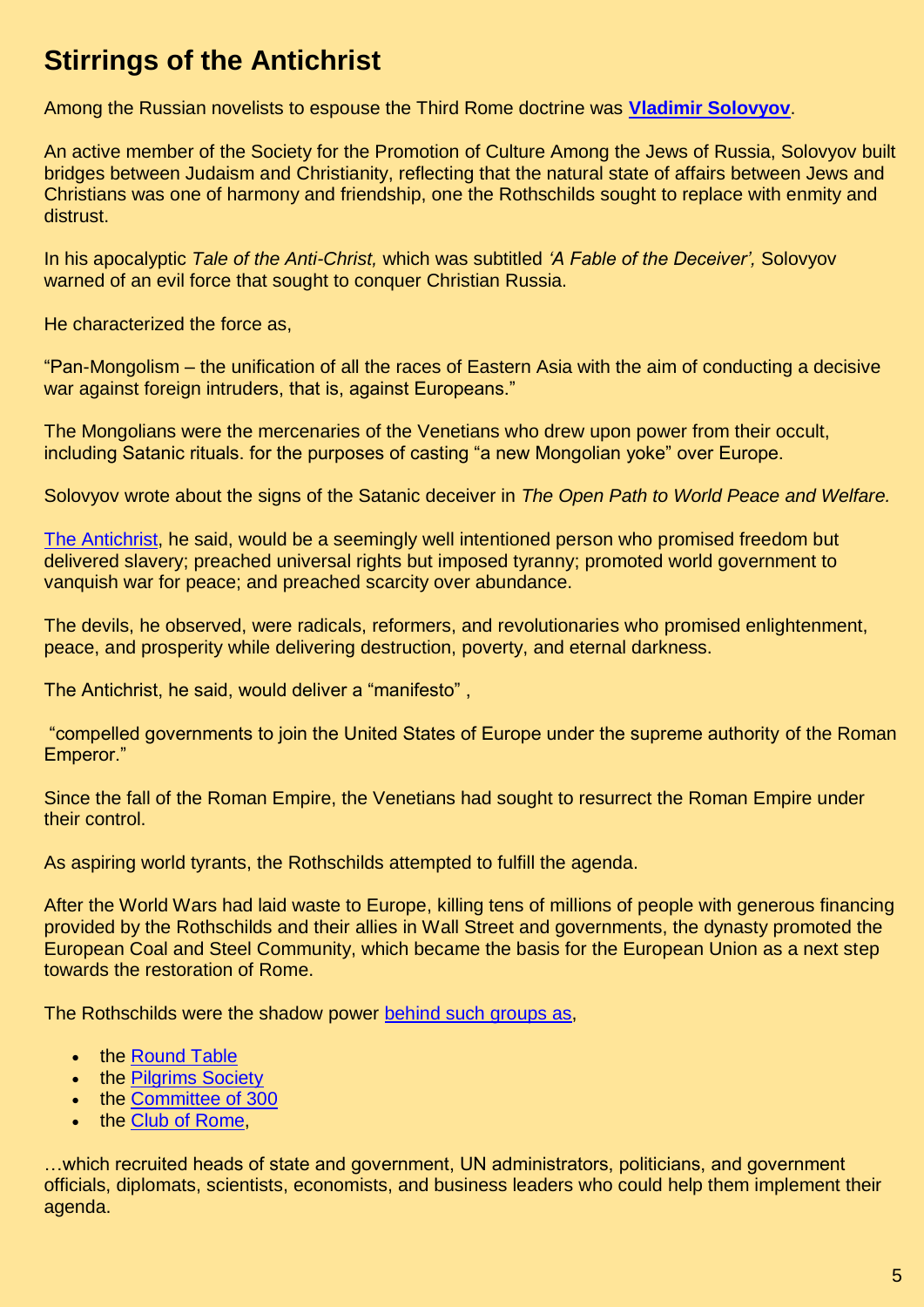In 1972, the Club of Rome published *[Limits to Growth](https://www.bibliotecapleyades.net/archivos_pdf/limits-growth-report.pdf)* which recommended eliminating "surplus populations" and deindustrializing society so the Rothschilds could ration resources to reduce people to

a subsistence levels while the Rothschilds and the chosen few enjoyed the life of effete aristocrats with unrestrained abundance on the backs of everyone else.

The Rothschild depopulation agenda has been acknowledged by H.G. Wells, among many others who were privy to it.

Among the founders of the Club of Rome was **[David](https://www.bibliotecapleyades.net/esp_sociopol_rockefeller.htm)  [Rockefeller](https://www.bibliotecapleyades.net/esp_sociopol_rockefeller.htm)**, an heir to the Standard Oil fortune, who was both a rival and friend to **Jacob Rothschild**.

In order to rule the world, the Rothschilds concluded, populations needed to be kept within manageable numbers.



After the World Wars, **Richard von Coudenhoe-Kalergi** mapped out an agenda for European genocide, known as the *Kalgeri Plan.*

*"*The European man of the future will be of mixed race," Kalgeri wrote.

"Today's races and classes will disappear owing to the disappearing of nations, time, and prejudice. The Eurasian-Negroid race of the future, similar in its outward appearance to the Ancient Egyptians, will replace the diversity of peoples with a diversity of individuals."

The Rothschilds had effectively co-opted the agenda of the Venetians and their mercenary Khazarian, Mongolian, and Turkish horde armies for world conquest.

The mixed raced son of an Austrian father and Japanese mother, Kalgeri was an enthusiastic proponent of European integration – that is, the elimination of the national sovereignty so that a supranational structure could be built over Europe, creating a European common market with a European army, European economy, and a European political structure run by Rothschild-managed bureaucrats who owed no allegiance to any nation.

Wealth and privileges were to be stripped from the people, with revenues redistributed to Rothschild interests.

Within this view, the elite sought to claim all the power and wealth of the world for themselves while stripping the people of all their power, property, and rights, not unlike the Great Reset the Rothschilds and their agent, World Economic Forum founder Klaus Schwab is promoting today.

As a supporter of the Kalgeri plan,

the Rothschilds sought to *Islamicize Europe* by allowing Muslims, who had been radicalized through foreign meddling of the East India Company, to cross through the Turkey land bridge and into Europe – and then have free, visa-free movement around the continent through the [Schenegen Agreement,](https://en.wikipedia.org/wiki/Schengen_Agreement) allowing them to tap out welfare programs intended for Europeans and attack Jews and Christians…

While the Rothschilds secretly weaponized radical Islam against the West, they mobilized Zionists against Islam to preserve Judeo- Christian civilization, pitting races and religions against each other as part of a divide-and-conquer strategy to lay waste to the West and its populations.

The *[Kalgeri Plan](https://www.rmmla.org/assets/docs/Journal-Archives/2000-2009/59-2-2005avillanuevad.pdf)* was conceived by Austrian Baron Louis Nathaniel, Baron de Rothschild who introduced Kalgeri to Max Warburg, who, in turn, financed Kalgeri's pan-European efforts.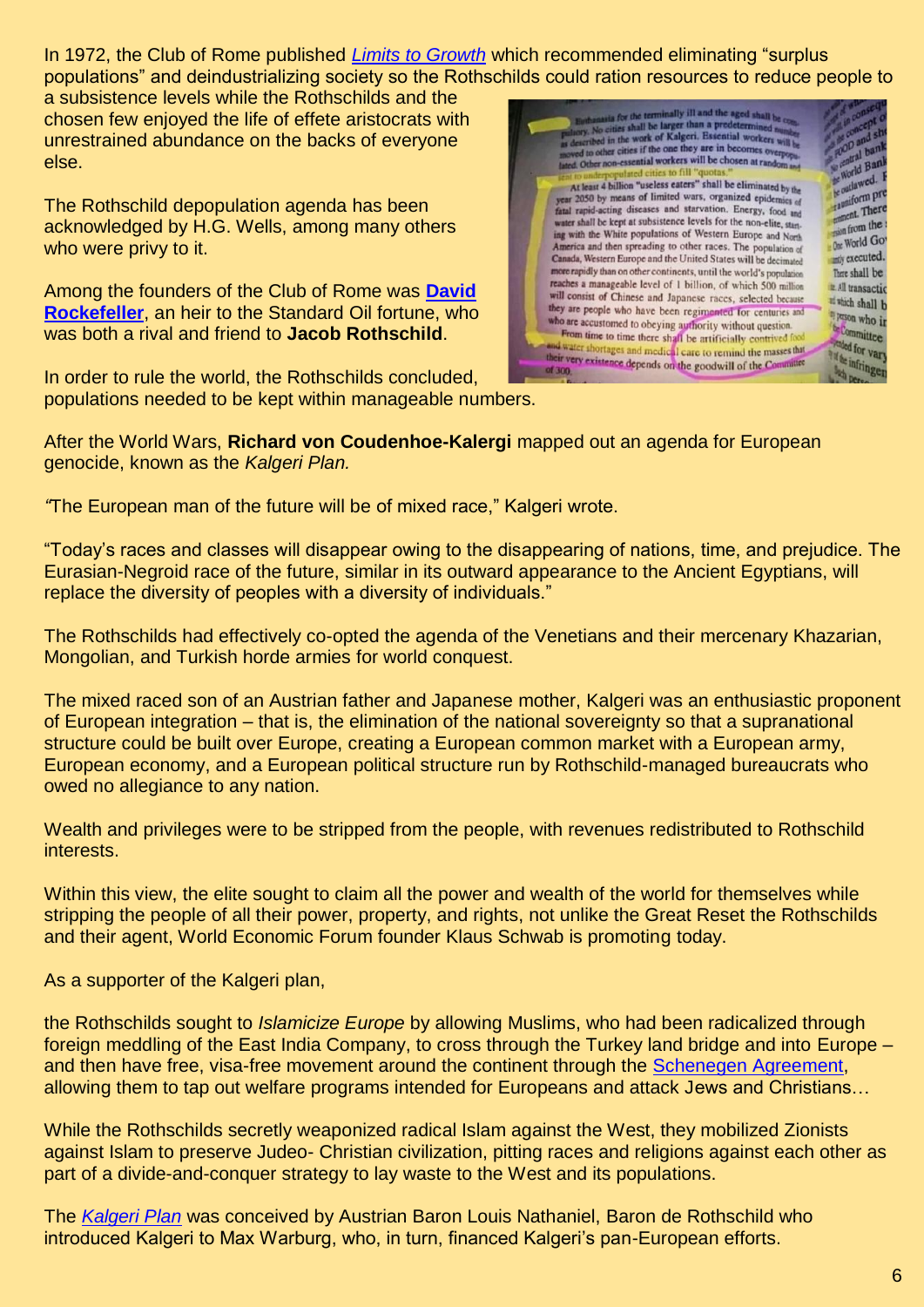Another Kalgeri supporter was "**Wild Bill**" **Donovan**, the founder of the *Office of Strategic Services*, a precursor to the CIA, which helped launch Rothschild bloodline Mao Tse-tung's Communist Revolution, setting the stage for Communist China, which was to be secretly controlled by the Rothschilds, to lead the new world order after destroying *[American exceptionalism](https://www.bibliotecapleyades.net/sociopolitica/sociopol_americanempire71.htm)* and reducing the United States to a bankrupt welfare state.

The Russian Revolution was fomented against the Russian government, with financing provided by the Rothschilds and **Jacob Schiff**, a banker who had been linked with the Rothschilds since the 1800s, with both families occupying the same building within the Jewish ghetto in Frankfurt am Main.

Schiff would later establish Kuhn, Loeb & Co., an extension of the Rothschild banking empire, and hire **Paul Warburg** who established the *Federal Reserve Bank* [\(FED\)](https://www.bibliotecapleyades.net/esp_sociopol_fed.htm), which placed the finances and monetary policy of the United States under the control of the Rothschilds.

In the ensuing decades, the federal government would be looted of trillions of dollars, with [the](https://www.bibliotecapleyades.net/esp_sociopol_rothschild.htm)  [Rothschilds](https://www.bibliotecapleyades.net/esp_sociopol_rothschild.htm) and their agents rapaciously plundering the public's assets.

The Rothschilds envisioned a global tyrannical welfare state run by their taxpayer-subsidized corporations, with the dynasty hording all the assets and controlling all the levers of power.

Renowned socialist author **H.G. Wells** depicted this future in *[The New World Order](https://www.bibliotecapleyades.net/archivos_pdf/newworldorder_wells.pdf)* and *[The Open](https://www.bibliotecapleyades.net/archivos_pdf/open_conspiracy.pdf)  [Conspiracy](https://www.bibliotecapleyades.net/archivos_pdf/open_conspiracy.pdf)*.

"This new and complete Revolution we contemplate can be defined in a very few words. It is outright world-socialism; scientifically planned and directed….

Countless people will hate the new world order and will die protesting against it. When we attempt to evaluate its promise, we have to bear in mind the distress of a generation or so of malcontents.

The term 'internationalism' has been popularized in recent years to cover an interlocking financial, political and economic world force for the purpose of establishing a World Government."



The Coronavirus broke out after the "sickness" within the British Monarchy was discovered.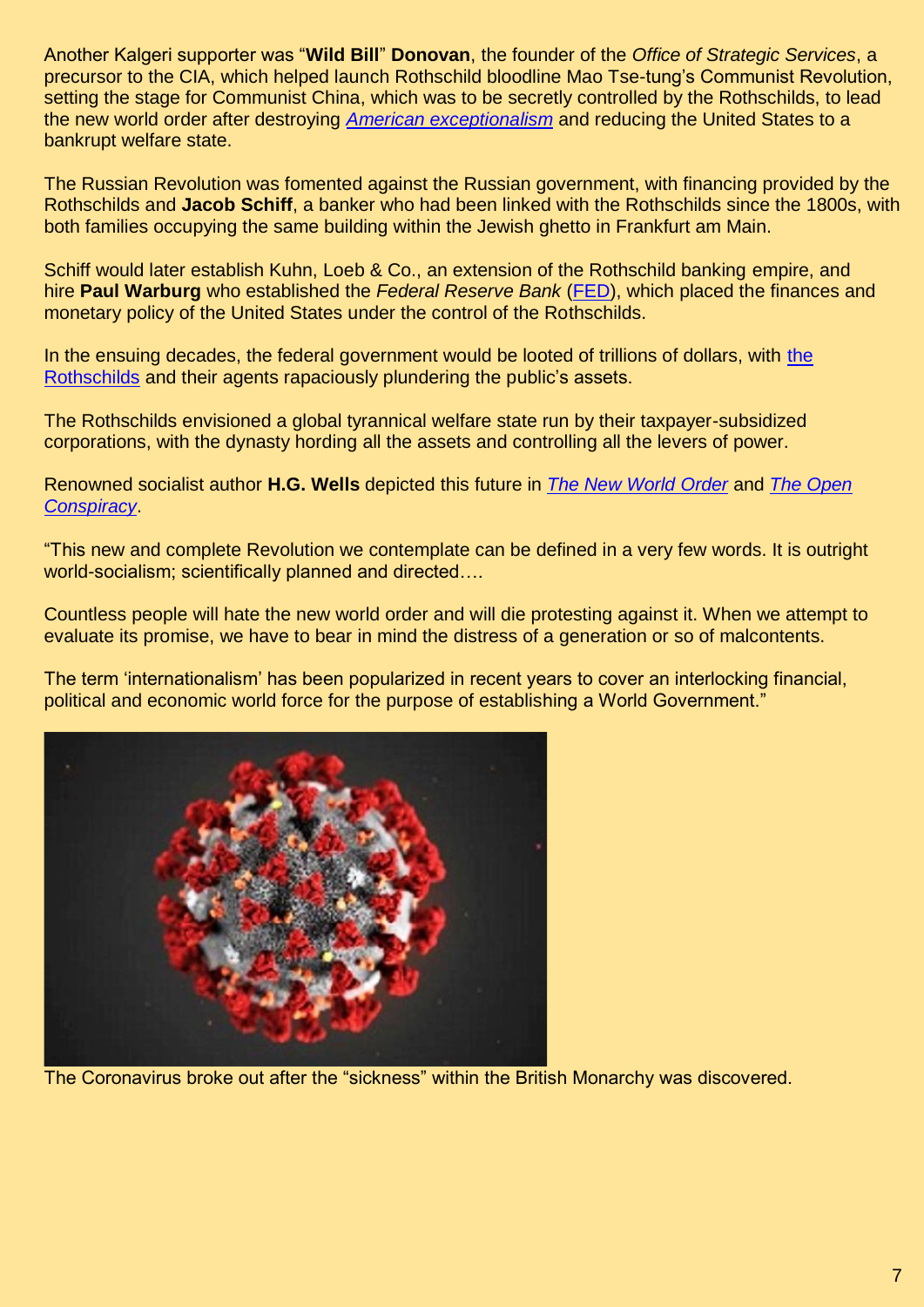## **The Rothschild's Coronavirus**

To call [the coronavirus](https://www.bibliotecapleyades.net/ciencia3/ciencia_coronavirus.htm) "the Wuhan flu" or the "China virus" is an affront to the Chinese.

More accurately, it is *the Rothschild virus*, with the dynasty pulling the strings of the Communist Chinese, to provide cover for the global economic bubble, punish the world for resisting its global control with yet more oppressive measures, and pit the West against China as part of yet another all too predictable divide-and-conquer strategy.

All was on track for Rothschild's new world order until evidence was uncovered in London concerning the illegitimacy of Queen **Elizabeth II**, which, in turn, exposed, the illegitimacy of all the Rothschild puppet governments around the world.

And just like that, a scheme centuries in the making, was poised to unravel, resulting in massive arrests and prosecutions for all concerned.

The Rothschild agenda had been exposed during the **Clinton** [Administration.](https://www.bibliotecapleyades.net/sociopolitica/sociopol_clinton.htm)

As a Rothschild bloodline, President Bill Clinton failed to act upon it – though he teamed up with Congressman **Tom DeLay** to help secure China's membership in the World Trade Organization.

Both were determined to champion corporate America's interest in Communist China over the welfare of the United States and its people…

The stealth war against the people – the *Silent Weapons for Quiet Wars*, which had been launched with the coronation of Queen Elizabeth II – was now out in the open and moving ahead at rapid speed, to implement the agenda before the agenda could be derailed.

The second Bush and Obama Administrations furiously rammed through the agenda to fundamentally transform the United States, with **Hillary Clinton** poised to preside over its collapse as President.

And then *God* intervened, with **[Donald Trump](https://www.bibliotecapleyades.net/sociopolitica/sociopol_trump.htm)** beating all odds to become President, giving humanity a second chance.

Just like that, the Rothschilds who had paraded themselves around like *the second coming of Christ*, were on the offensive. They were not about to go quietly.

Public records reveal that the United States issued a patent for the coronavirus (along with a prospective vaccine) to the Pirbright Institute, a UK-based research organization, which is funded by,

- the Wellcome Trust
- the [Bill & Melinda](https://www.bibliotecapleyades.net/sociopolitica/sociopol_win-micro-gates.htm) **Gates** Foundation
- the European Commission
- World Health Organization [\(WHO\)](https://www.bibliotecapleyades.net/ciencia3/ciencia_who-oms.htm)
- the Defense Advanced Research Projects Agency [\(DARPA\)](https://www.bibliotecapleyades.net/sociopolitica/sociopol_DARPA.htm), an agency of the Department of Defense for emerging military technologies

A Chinese lab in Wuhan, which received money from the federal government at Dr. **[Anthony Fauci](https://www.bibliotecapleyades.net/ciencia3/ciencia_coronavirus.htm#Coronavirus_and_Anthony_Fauci)**'s direction, was carrying out research on bats around the time of the outbreak.

This provided **Gates** and others a cover along with plausible deniability. However, the patent had been approved before then.

The very financial interests that funded the Institute also promoted and funded the global coordinated government and media response.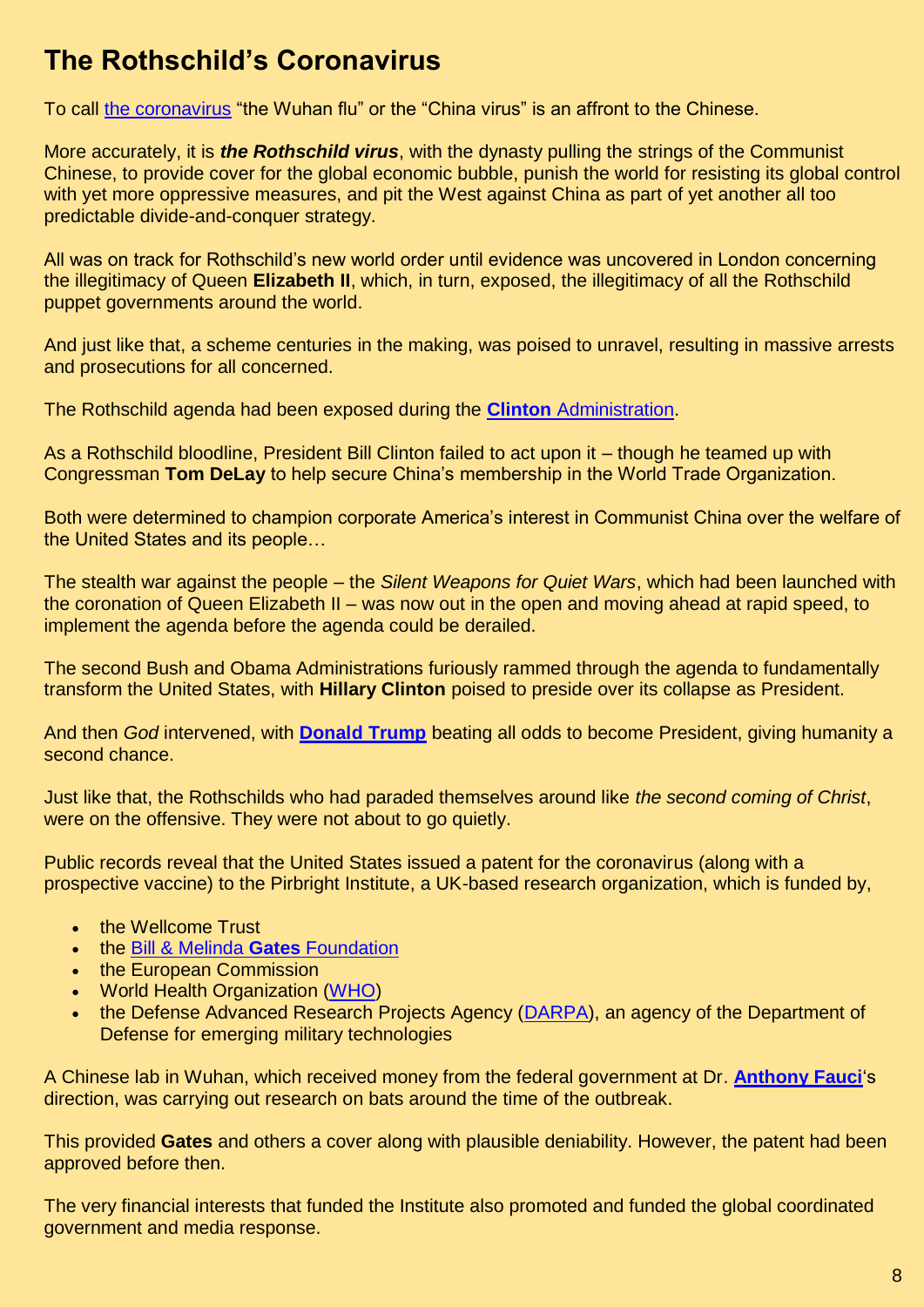After having patented the coronavirus and its vaccine, the same entrenched network solicited billions of dollars for vaccines, research, and other remedies for *the coronavirus 'cure'…*

The sponsors had a vested interest in applying military technology to vaccines to turn a profit and solidify the Crown's control of Rothschild's ill-gotten empire.



Lady Lynn Forester de Rothschild:Virtue signaling with the Vatican to convince the people to entrust her family with control and ownership of the entire world, recommending Inclusive Capitalism so that the dynasty can ration out the wealth they have stolen in exchange for putting an end to Rothschild-backed Antifa and BLM riots and allowing everyone else a universal basic income.

The antecedent to the Wellcome Trust is Burroughs, Wellcome & Co, which supplied experimental vaccines to the British during the Second Boer War, which killed over 60,000 people.

The Pirbright Institute was named after **Henry de Worms**, 1<sup>st</sup> Baron Pirbright, a Rothschild whose cousins were employed at N.M. Rothschild & Co.

Pirbright's great grandfather was **Mayer Amschel Rothschild**, the patriarch who established the dynasty.

Pirbright was employed with the East India Company, the imperialistic Rothschild force that financed the British Empire through the slave and opium trade, and which sponsored the secret [Skull and Bones](https://www.bibliotecapleyades.net/esp_sociopol_skullbones.htm)  [society](https://www.bibliotecapleyades.net/esp_sociopol_skullbones.htm) at Yale University, which has produced Presidents and other statesmen who advanced the deep state agenda and groomed **Mao Tse-tung** to lead the Chinese Communist Revolution that resulted in between 40 and 80 million deaths.

In 1880, **Henry Solomon Wellcome**, an American-born British entrepreneur, founded Burroughs Wellcome & Company, a pharmaceutical company that eventually formed *Glaxo Smith Kline*, which is currently working with China's Clover Biopharmaceuticals in a clinical-stage vaccine to *combat* the spread of coronavirus.

If the people refused to comply, the Rothschild-controlled Crown had methods to enslave humanity through nanotechnology that could control subjects at a cellular level, enabling them to override free will to direct a person's decision making and actions through radio frequencies, evidenced by rats guided through mazes via energy directed at computer chips implanted in their paws.

Through [5-G technology,](https://www.bibliotecapleyades.net/scalar_tech/esp_scalartech_cellphonesmicrowave.htm#5G) the public could be robotized with technologically-enhanced vaccines, fulfilling a sick transhumanist agenda, that would separate man and his soul from his *Creator* for eternity.

Instead of seeking *God's will*, the people would be controlled by Rothshchild.

In place of a creative, free thinking human would be an automatized drone who served [the so-called](https://www.bibliotecapleyades.net/sociopolitica/sociopol_globalelite.htm)  [elites](https://www.bibliotecapleyades.net/sociopolitica/sociopol_globalelite.htm) until he outlasted his usefulness at which point he would be terminated.

Is it any wonder that **[Bill Gates](https://www.bibliotecapleyades.net/sociopolitica/sociopol_win-micro-gates.htm)**, the public face of Her Majesty's medical agenda, has taken to the media gleefully discussing his plans for population reduction, sterilization, and vaccines…?

The coronavirus pandemic gave rise to imposed lock downs which have destroyed lives, stripped citizens of their civil liberties and wealth and supported corporate fascism.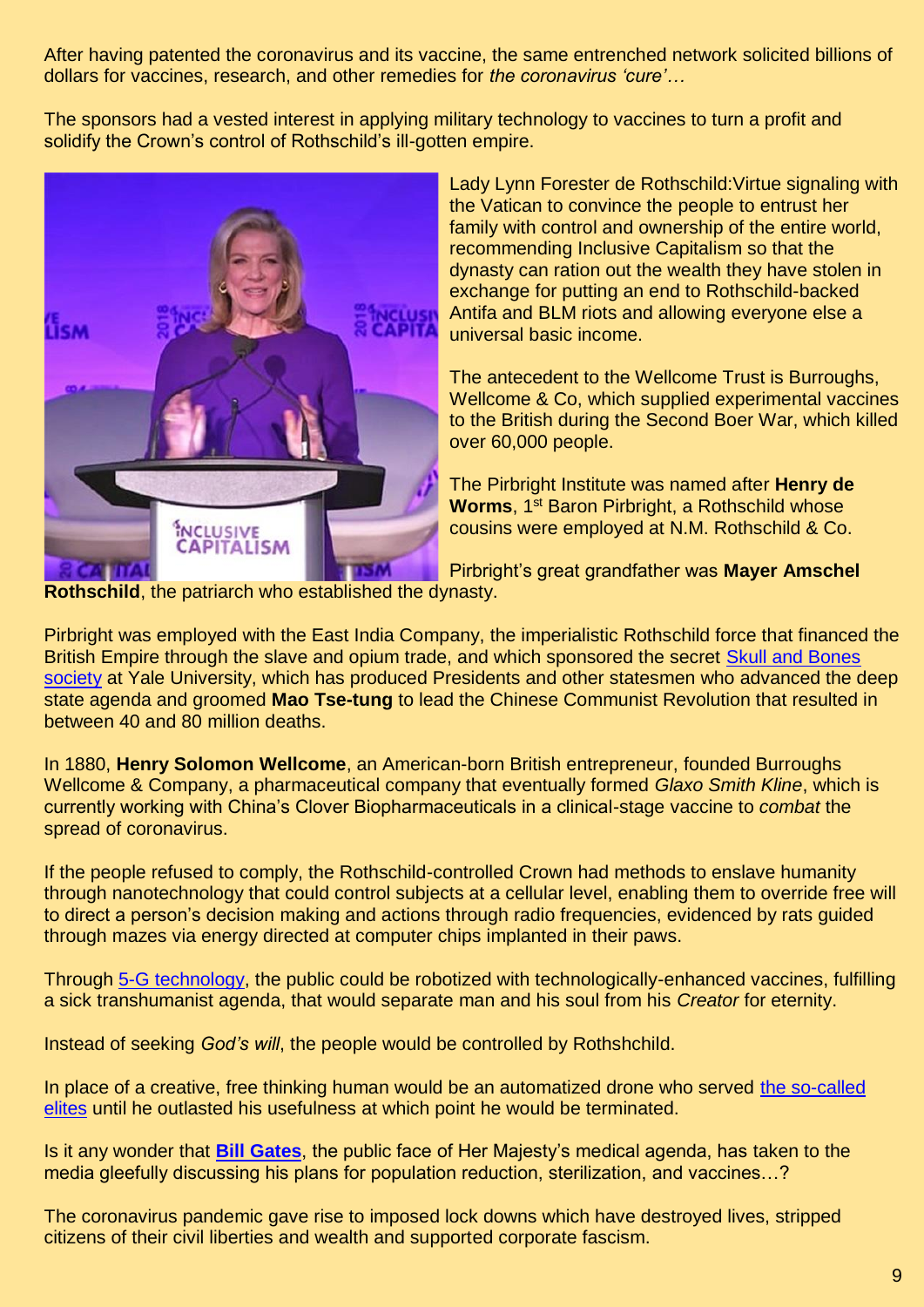As the world fell to ruin, the Rothschilds promoted the Great Reset which had been launched at the World Economic Forum – that of deindustrializing the world, preventing people from having independence or driving cars.

Their food was to be rationed and GMO-lab created while people were ushered into techno-gulags, working from home, limited in their ability to reproduce or travel, tracked and traced, monitored and rationed, and dependent upon guaranteed income, with opportunities for self-employment and entrepreneurship eradicated and replaced with Rothschild-controlled monopolies.

In place of the foot perpetually stamping on the face of humanity would be a mask stifling its free speech.

Somehow the people would be "happy" in their servitude, the Rothschilds and their agents promised.



Klaus Schwab thinks he is entitled to control your own life and decide the fate of humanity since he was knighted by the illegitimate Queen Elizabeth II, worked for the Rothschildcreated United Nations, and appointed himself head of the World Economic Forum

Supporting WEF founder and Kissinger protégé **[Klaus](https://www.bibliotecapleyades.net/sociopolitica2/sociopol_greatreset.htm#Klaus_Schwab)  [Schwab](https://www.bibliotecapleyades.net/sociopolitica2/sociopol_greatreset.htm#Klaus_Schwab)** in this endeavor is **Lynn Forester de Rothschild**, who founded Inclusive Capital Partners.

Rothschild has partnered with the Rothschild- controlled Vatican to promote, through endless virtue signaling, including everyone in an economy so that no one is left out.

Instead of returning the wealth the Rothschilds have stolen from the world for generations, they have decided to offer a guaranteed income which can be taken away if one inspires a negative social credit score based upon Rothschild's AI algorithms.

Having destroyed small businesses, the Rothschilds will offer employment in their taxpayer-sponsored mega-corporations.

Instead of promoting wellness, the Rothschilds have incentivized sickness to enhance profits for their pharmaceutical companies.

While the populations of homeless grow on the streets of what used to be the land of plenty, the Rothschilds are driving refugees and needy immigrants across the nation's borders, with innocent babies filmed being abused and hurled across walls, an agenda supported by Rothschild-affiliated organizations, like the *International Rescue Committee* whose advisory group includes such people as,

- Tim Geithner, President Barack Obama's Secretary of Treasury
- Laurence Fink, the CEO of Blackrock who oversees massive federal government bailouts for Rothschild's taxpayer-subsidized Big Business
- Winston Lord, who helped craft Rothschild's China policy, which has placed the United States at the mercy of Communist China

According to Rothschild's website, members of the *Council for Inclusive Capitalism* seek,

"actionable commitments aligned with the World Economic Forum International Business Council's Pillars for sustainable value creation – People, Planet, Principles of Governance, and Prosperity – and that advance the United Nations Sustainable Development Goals."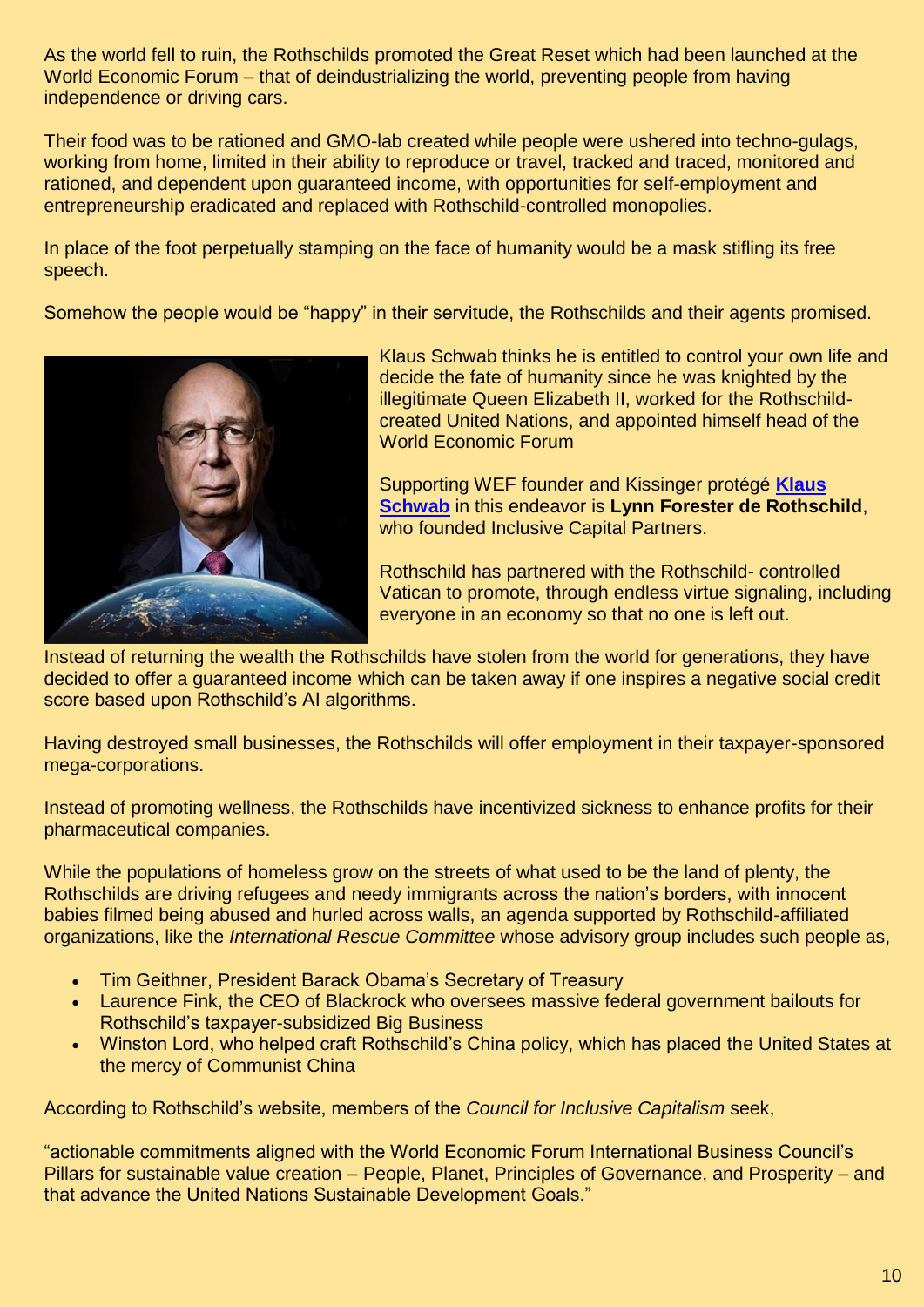The group promotes more "sustainable growth" to answer to "the cry of the earth" and the "cry of the poor" after the dynasty has plundered trillions in assets, polluted the planet, and destroyed economies, governments, and societies worldwide.

Socialist author H.G. Wells envisioned a dystopian future for humanity based upon plans devised by the Rothschilds who commissioned his works. He predicted the Great Reset and Inclusive Capitalism before Lynn Forester de Rothschild or Klaus Schwab were even born.



# **The Open Conspiracy**

The Rothschild agenda for depopulation has been decades, even centuries in the making.

British writer H.G. Wells laid out the Rothschild-Kalgeri plan in 1928 in *The Open Conspiracy – Plans for World Revolution*. His books were commissioned by the Rothschilds.

They provide the step-by-step plan the Rothschilds and agents have followed in their quest for world domination, much of which has come to fruition:

*The Open Conspiracy will appear first, I believe, as a conscious organization of intelligent, and in some cases wealthy men, as a movement having distinct social and political aims…*

*A One World Government and one-unit monetary system under permanent non-elected hereditary oligarchs who self-select from among their numbers in the form of a feudal system as it was in the Middle Ages.*

*In this One World entity, population will be limited by restrictions on the number of children per family, diseases, wars, famines, until one billion people who are useful to the ruling class, in areas which will be strictly and clearly defined, remain as the total world population. There will be no middle class, only rulers and servants…*

*All laws will be uniform under a legal system of world courts practicing the same unified code of laws, backed up by a One World Government police force and a One World unified military to enforce laws in all former countries where no national boundaries shall exist.*

*The system will be on the basis of a welfare state; those who are obedient and subservient to the One World Government will be rewarded with the means to live; those who are rebellious will simply be starved to death or be declared outlaws, thus a target for anyone who wishes to kill them…*

*Privately owned firearms or weapons of any kind will be prohibited.*

*Only one religion will be allowed and that will be in the form of a One World Government Church, which has been in existence since 1920 as we shall see.*

*Satanism, Luciferianism and Witchcraft shall he recognized as legitimate One World Government curricula with no private or church schools.*

*All Christian churches have already been subverted and Christianity will be a thing of the past in the One World Government.*

*To induce a state where there is no individual freedom or any concept of liberty surviving, there shall be no such thing as republicanism, sovereignty or rights residing with the people.*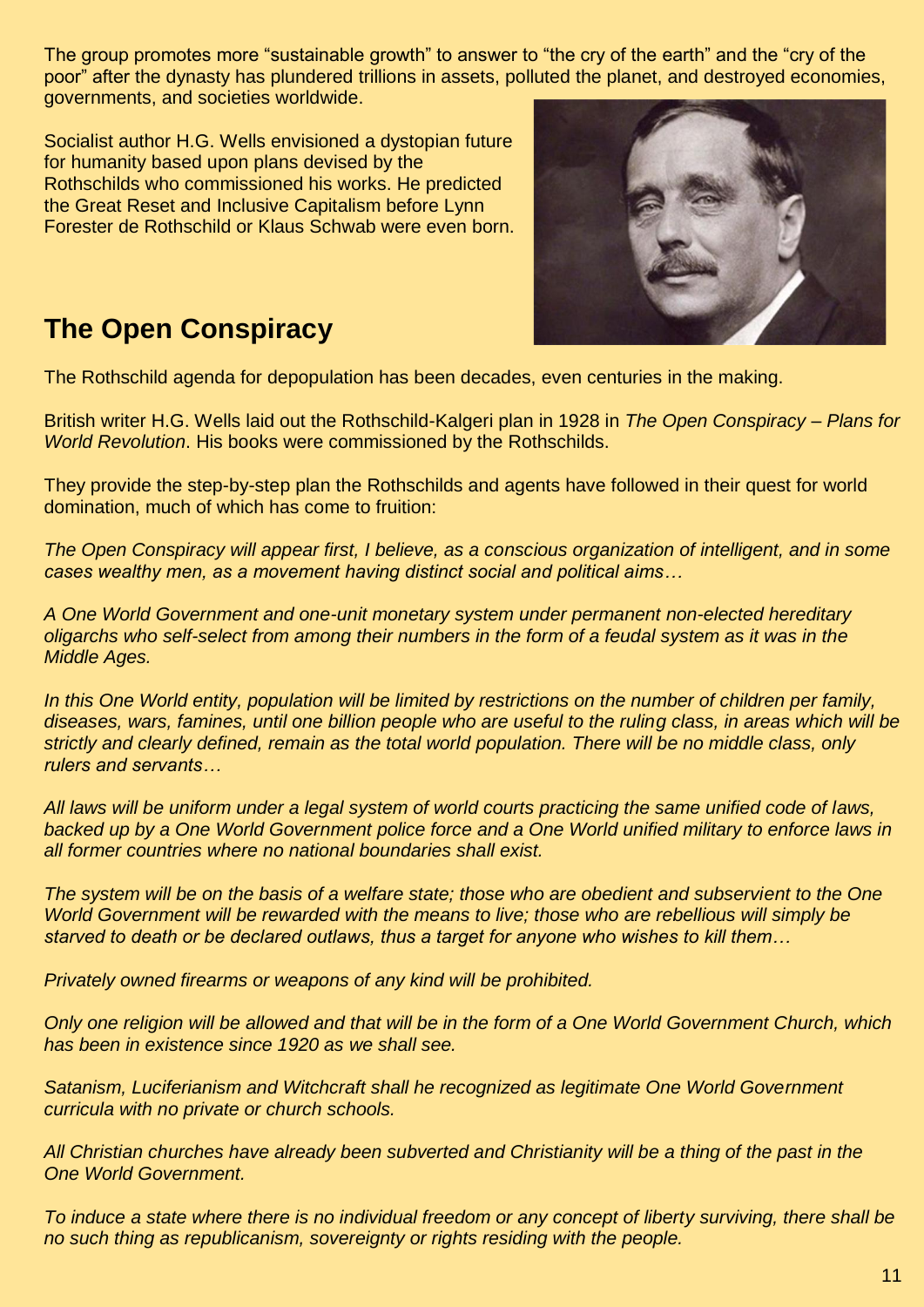*National pride and racial identity shall be stamped out, and in the transition phase it shall be subject to the severest penalties to even mention one's racial origin.*

*Each person shall be fully indoctrinated that he or she is a creature of the One World Government with*  an identification number clearly marked on their person so as to be readily accessible, which identifying *number shall be in the master file, subject to instant retrieval by any agency of the One World Government at any time.*

*Non-elite masses will be reduced to the level and behavior of controlled animals with no will of their own and easily regimented and controlled. The economic system shall be based upon the ruling oligarethical class allowing just enough foods and services to be produced to keep the mass slave labor camps going.*

*All wealth shall be aggregated in the hands of the elite members. Each individual shall be indoctrinated to understand that he or she is totally dependent upon the state for survival.*

*Industry is to be totally destroyed…*

*Only the elites shall have the right to any of the earth's resources. Agriculture shall be solely in the hands of the elites with food production strictly controlled.*

*As these measures begin to take effect, large populations in the cities shall be forcibly removed to remote areas and those who refuse to go shall be exterminated.*

*Euthanasia for the terminally ill and the aged shall be compulsory.*

*No cities shall be larger than a predetermined number as described in the work of Kalgeri. Essential workers will be moved to other cities if the one they are in becomes overpopulated.*

*Other non-essential workers will be chosen at random and sent to underpopulated cities to fill quotas.*

*At least four billion useless eaters shall be eliminated by the year 2050 by means of limited wars, organized epidemics of fatal rapid-acting diseases and starvation.*

*Energy, food and water shall be kept at subsistence levels for the non-elite, starting with the White populations of Western Europe and North America and then spreading to other races.*

*The population of Canada, Western Europe, and the United States will be decimated more rapidly than on other continents, until the world's population reaches a manageable level of one billion, of which 500 million will consist of Chinese and Japanese races, selected because they are people who have been regimented for centuries and who are accustomed to obeying authority without question.*

*From time to time there shall be artificially contrived food and water shortages and medical care to remind the masses that their very existence depends on the goodwill of the (elites).*

*After the destruction of housing, auto, steel and heavy goods industries, there shall he limited housing, and industries of any kind allowed to remain shall be under the direction of (elites).*

*The United States will be flooded by peoples of alien cultures who will eventually overwhelm White America, people with no concept of what the United States Constitution stands for and who will, in consequence, do nothing to defend it, and in whose minds the concept of liberty and justice is so weak as to matter little.*

*Those who break the law will be instantly executed.*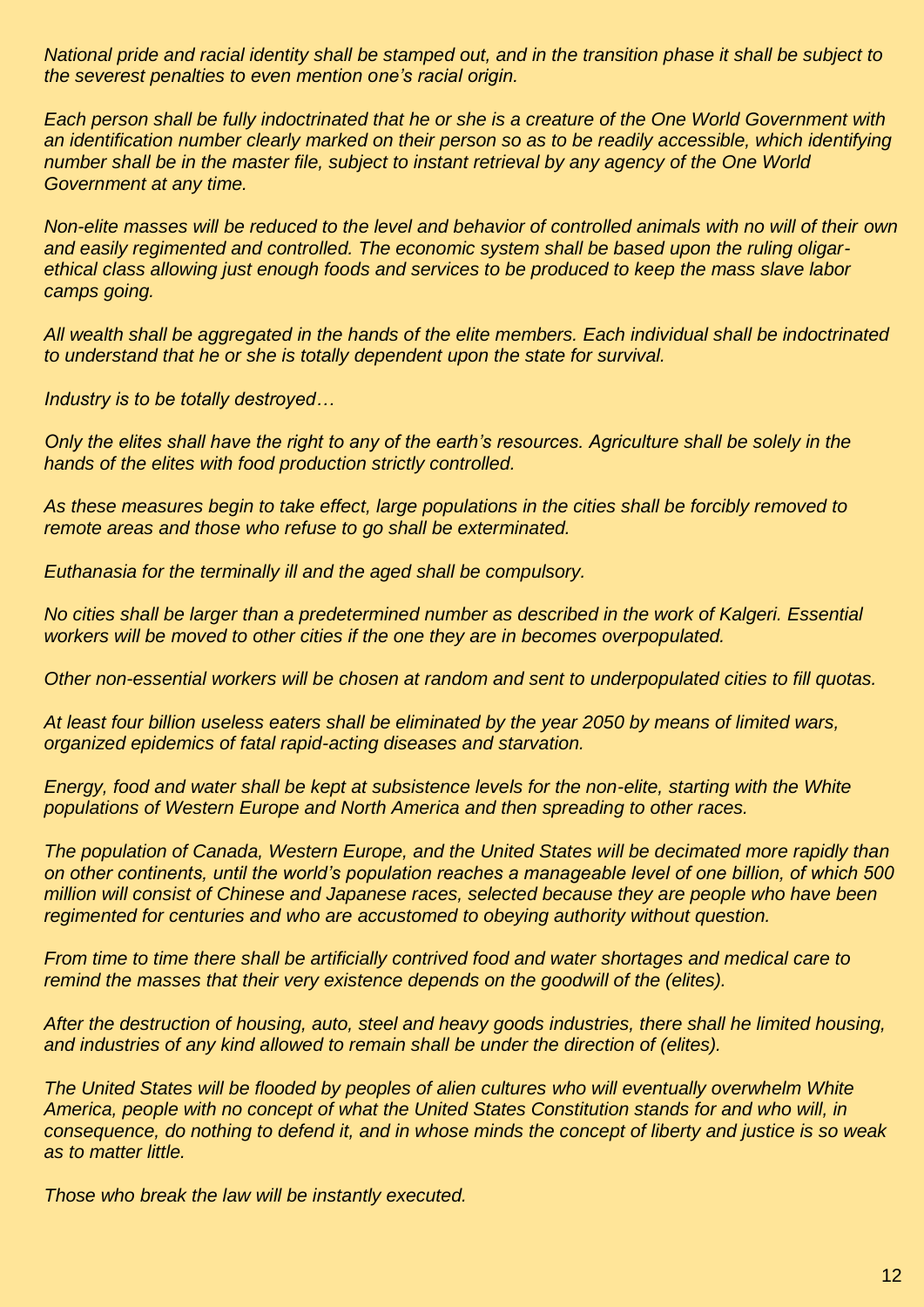*There shall be no cash or coinage in the hands of the non-elite. All transactions shall be carried out by means of a debit card which shall bear the identification number of the holder.*

*Any person who in any way infringes the rules and regulations of the (elites) shall have the use of his or her card suspended for varying times according to the nature and severity of the infringement. Such persons will find, when they go to make purchases, that their card is blacklisted and they will not be able to obtain services of any kind.*

*Attempts to trade old coins, that is to say silver coins of previous and now defunct nations, shall be treated as a capital crime subject to the death penalty.*

*All such coinage shall be required to be surrendered within a given time along with guns, rifles, explosives and automobiles. Only the elite and One World Government high-ranking functionaries will be allowed private transport, weapons, coinage and automobiles.*

*If the offense is a serious one, the card will be seized at the checking point where it is presented.*

*Thereafter that person shall not be able to obtain food, water, shelter and employment medical services, and shall be officially listed as an outlaw.*

*Large bands of outlaws will thus be created and they will live in regions that best afford subsistence, subject to being hunted down and shot on sight.*

*Persons assisting outlaws in any way whatsoever, shall likewise be shot. Outlaws who fail to surrender to the police or military after a declared period of time, shall have a former family member selected at random to serve prison terms in their stead.*

*Rival factions and groups such as Arabs and Jews and African tribes shall have differences magnified and allowed the wage wars of extermination against each other.*

*The same tactics will be used in Central and South America. These wars of attrition shall take place*  before the take-over of the One World Government and shall be engineered on every continent where *large groups of people with ethnic and religious differences live…*

*Ethnic and religious differences shall be magnified and exacerbated and violent conflict as a means of settling their differences shall be encouraged and fostered.*

*All information services and print media shall be under the control of the One World Government.*

*Regular brainwashing control measures shall be passed off as entertainment in the manner in which it was practiced and became a fine art in the United States.*

This is the plan as envisioned by the Rothschilds should the public wish to accept it.

A century later, the world is facing,

- crypto-currencies
- v-passports
- social credit scores
- track and trace technologies
- lethal pandemics
- "sustainable" [smart cities](https://www.bibliotecapleyades.net/sociopolitica2/sociopol_technocracy.htm#Smart_Cities_)
- forced vaccinations linked to societal participation
- manufactured, corporate-sponsored racial wars and social unrest
- deindustrialization of society
- efforts to eradicate automobiles